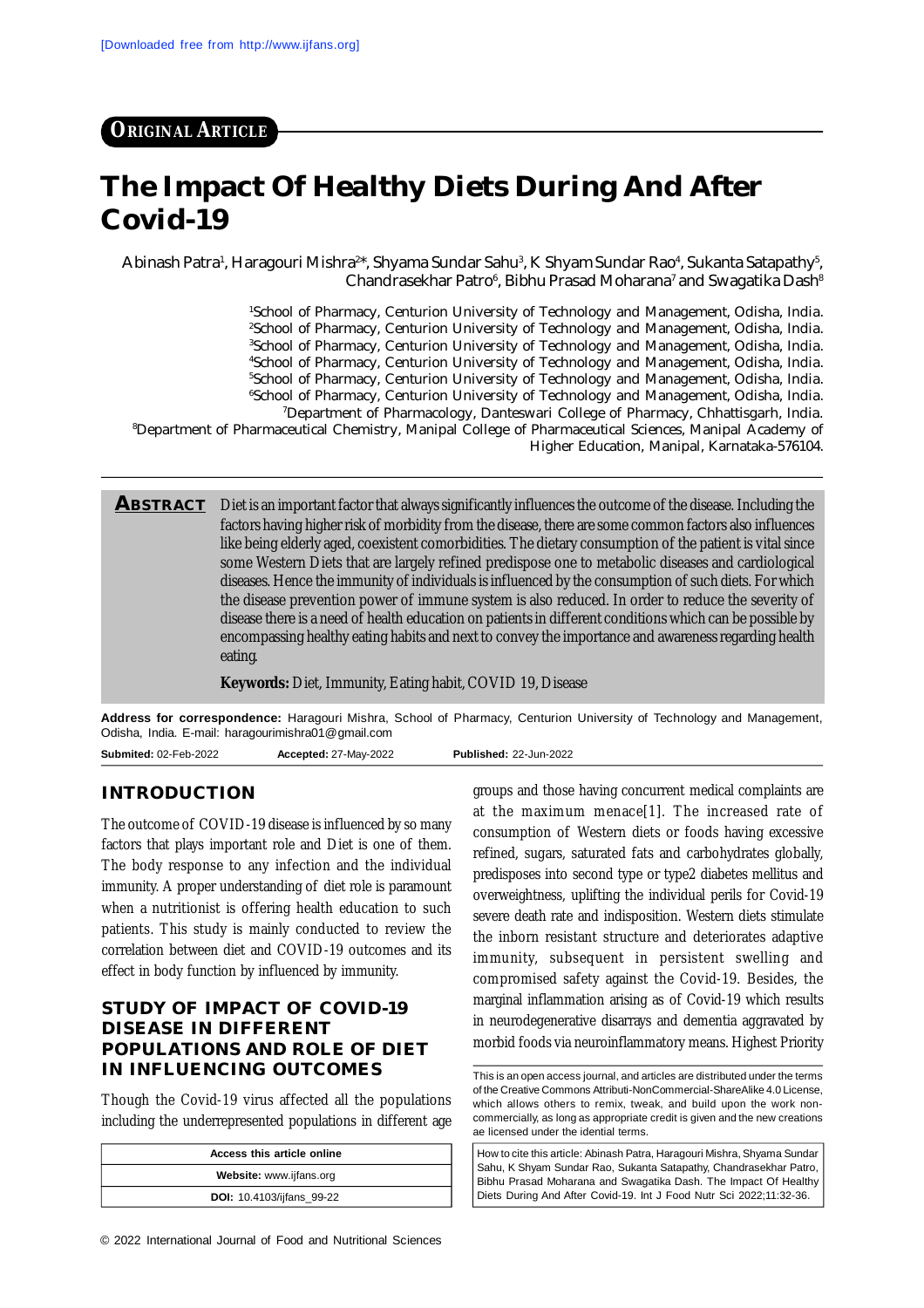should always give to healthy diets and people must be watchful to adopt fit eating behaviours to minimize the proneness and the chronic complications arising from the virus [2]. It's required to achieve and preserve appropriate nutritional status to combat viral infections successfully Optimum diets absolutely influence the body's defences [3].

# **HEALTHY DIET IN SAFEGUARDING PATIENTS**

Additional investigate validates that a Healthy Diets is vital during and after the Covid-19 disease. Healthy eating habits and Healthy Diets education are practical approaches to safeguarding front-line health practitioners' psychological wellbeing and quality of life during the Covid-19 virus [3]. Public health should line up proper diet during the Covid-19 to increase immunity and fight the Covid-19 virus. The habit of healthy eating and healthy foods can safeguard the population from a from an extreme inflammatory reaction to Covid-19[4]. The Covid-19 outbreak was thought to pose significant economic and health dangers over the world. Most everyday behaviours, including eating habits, food choices, and preferences, have changed as a result of the epidemic. Mineral and vitamin deficiencies can cause a weaker immune system, making you more susceptible to disease [5]. The severity of the illness is determined by the nutritional state of the person who is infected. As a result, careful individualised evaluation of nutritional, dietary, and lifestyle changes, as well as micronutrient supplementation, is needed. Healthy diets not only strengthen the body's natural defences, improving immunity but also combines the Covid-19 virus [8]. The outbreaks of Covid-19 have run to enormous mitigation approaches to exterminate its spread. The majority of people's eating habits and diets have been drastically altered. Consumption of sufficient Healthy diets may be necessary to protect against the severe inflammatory reaction caused by SARS-Cov-2 infection. A well-balanced diet slows the growth of the disorder and enhances the Covid-19 responses. Nutrients such as selenium and zinc, vitamins E, D, and A, vital fatty acids, and fibres have all become essential in the prevention and effective operation of Covid-19. A healthy diet aids in the enhancement of the body's immune system, which efficiently combats sickness [6]. Inadequate dietary status and intake cause viral resistance to degrade, as well as an increase in Covid-19 morbidity and fatality rates [3]. Vitamin A is also involved in the production of natural killer cells and immunoreactive cytokines, as well as the proliferation of T lymphocytes [3].

#### **DIET INFLUENCING IMMUNITY**

Vitamins E and D, on the other hand, govern the immune system, whereas fibres promote microbiota change, which has a positive influence on the immune system. Selenium and zinc work by reducing flu symptoms and indications that are prevalent during Covid-19[10]. Essential fatty acids, on the other hand, help to regulate infections, inflammation, and the production of antibodies and hormones [4].

## **DIFFERENT ORGANIZATIONS' ROLES IN PROMOTING HEALTHY EATING**

The start of Covid-19 brought with it a slew of food-related issues, including capacity limitations and shorter shopping hours at the grocery store. Eat Well Saskatchewan [EWS] launched a four-month social media campaign with the hashtag #eatwellcovid19. Nutrition and dietician students led the EWS campaign, which focused on distributing reports from the Saskatchewan community on healthy eating habits during Covid-19. The number of people who followed the EWS on social media increased, demonstrating that it is a successful health promotion technique for the general public [11]. The Covid-19 crisis has facilitated the adoption of healthy-living activities. Maintaining Healthy diets is essential for enhancing the immune system and general wellness. To ensure enough important nutrient consumption, it is necessary to consume a variety of foods from each food category. Clients of Covid-19 are susceptible to a hyperinflammatory condition that has been associated to lung harm. Sarcopenia develops as a result of malnutrition during and after the Covid-19, worsening the inflammatory disease [15]. Furthermore, if not treated with proper nutrition, Covid-19 severe debilitation might worsen the illness load. Supplementing with amino acids can help to reduce inflammation and speed up healing time [12].

More research shows that Healthy diets are required to improve Covid-19 results. Malnutrition has a negative influence on the immune system, making it less effective at fighting viruses [13]. Covid-19 and nutritional health are linked, and patients should keep their Healthy diets to optimise recovery, avoid complications, and lower the rate of mortality and morbidity [5].

#### **INITIATIVES IN PUBLIC HEALTH**

It needs knowledge of biological and medical sciences, as well as humanities areas like as behavioural and social study including lifestyle changes and the adoption of Healthy diets practises. According to Missouri et al., un-Healthy diets increase the likelihood of developing obesity, which can lead to consequences such as cardiovascular disease and diabetes, which can lead to significant health problems [8]. Complications of Covid-19. As a result, it's critical to have a well-balanced diet rich in Healthy diets-containing vegetables and fruits, which supply micronutrients critical for immunological function, especially during the Covid-19 crisis.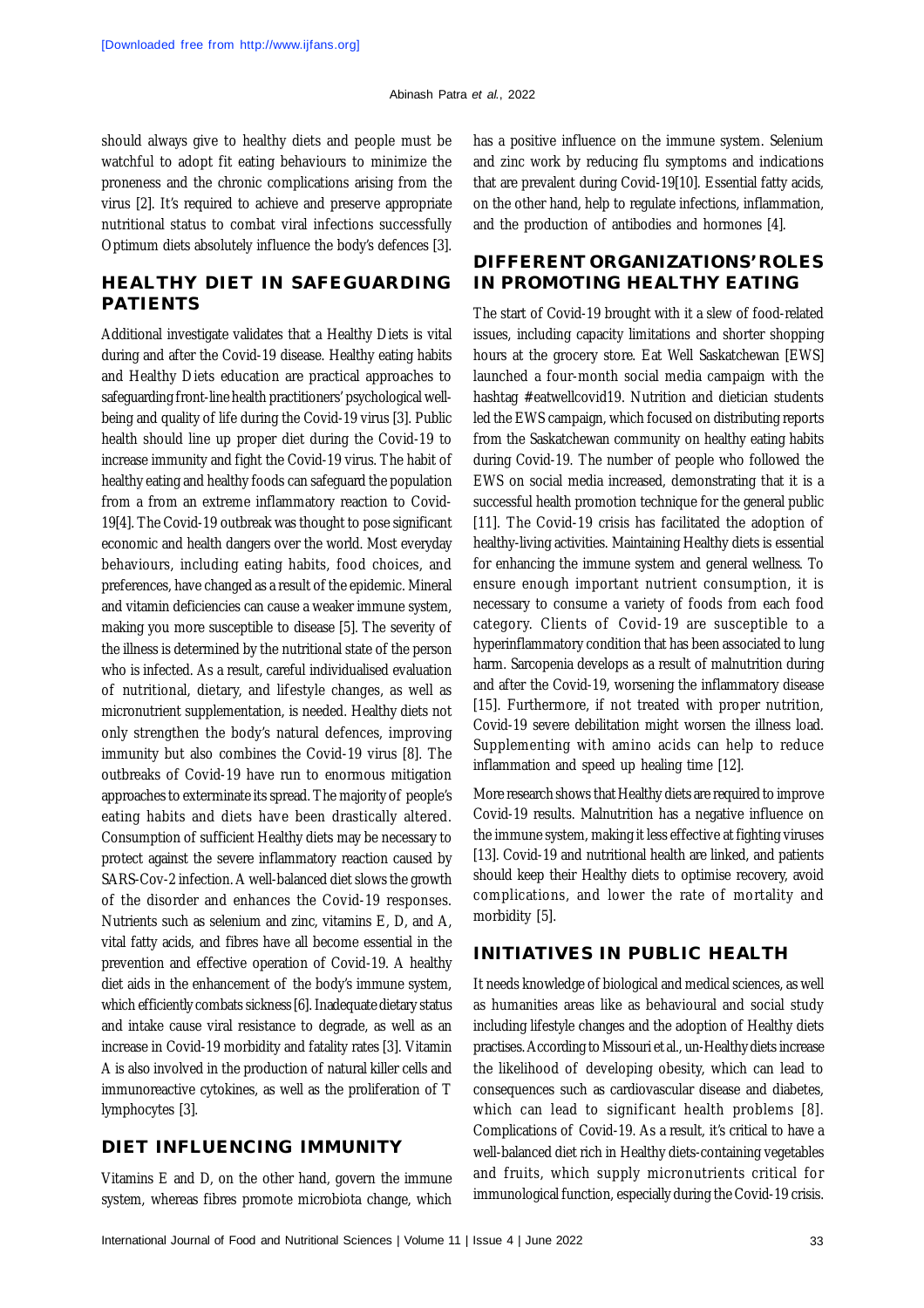Calder et al. also point out that diet has a substantial impact on the immune system [17]. Vitamins, trace minerals, and fatty acids like omega-3 all help to strengthen the immune system. Inadequate nutrition, on the other hand, reduces resistance to viral infections and increases disease mortality and morbidity. Nutritional guidelines and practises are being used by public health practitioners to boost public health [16].

Inadequate nutrition, on the other hand, reduces resistance to viral infections and increases disease mortality and morbidity. Nutritional guidelines and practises are being used by public health practitioners to boost public health [13].

## **HOW DOES DIET AFFECT THE HEALTH OF THE GENERAL PUBLIC?**

Laviano et al. also claim that nutritional status is an important factor of public health. Furthermore, diet is an important part of addressing life-threatening illnesses like Covid-19, which is doing havoc on the world's health. As a result, Healthy diets are a critical component in directly boosting Covid-19 results[19]. Furthermore, because Covid-19 swiftly progresses from cough to respiratory failure, dietary treatments are critical to avoid illness development. Zinc and vitamins C and C, according to Zabetakis et al., are useful in the treatment of Covid-19. Furthermore, antithrombotic, antioxidant, and anti-inflammatory diets may help to reduce or avoid the virus's vascular and inflammatory effects.

## **THE IMPACT OF DIET DURING PANDEMIC**

As a result, it is critical to adopt Healthy diets and avoid un Healthy diets, such as Western diets, in order to reap the benefits of the epidemic. Healthy and balanced diets, according to Jayawardena et al., help to promote immunity, which is important in the prevention and treatment of viral diseases like Covid-19. During the pandemic, selenium, zinc, and vitamins D and A supplementation are critical. Probiotics and nutraceuticals can also help fight infections by boosting immunity. As a result, in the Covid-19 epidemic, malnutrition need specialist nutritional therapy[20]. Furthermore, de Faria Coelho-Ravagnani et al. claim that optimal diets can improve health and reduce Covid-19-related mortality and morbidity. To maintain a healthy immune system, a high consumption of whole grains, vegetables, fruits, vitamins, and minerals is recommended.

Furthermore, vegetables and fruits are beneficial diets for strengthening immune systems and eradicating the covid-19 serious problem in vulnerable groups, such as those with cardiovascular disease and diabetes. According to Mattioli et al., a global action encourages physical activity, and Healthy diets are critical in motivating people to adopt healthy lifestyles following Covid-19. Furthermore, Rodrguez-Perez et al. believe that consuming more legumes, fruits, and vegetables during the pandemic will help to avoid the virus and its effects. Moreover, nutritional supplements such as probiotics have been shown to improve immune function and reduce viral replication, which aids in the management of Covid-19. Furthermore, according to Naja and Hamadeh, the nutritional status has been recognised as an effective resistance to destabilizers such as Covid-19. To optimise Covid-19 results, Fernández-Quintela et al. emphasise that optimum consumption of all necessary nutrients, particularly those that boost immunological function, must be provided through diversified healthy and balanced diets. Inflammatory responses in Covid-19 are reduced by eating natural bioactive foods. Zinc deficiency impairs immune function and is a critical determinant of antiviral immunity. It can produce both acquired and innate antiviral immune responses. Zinc has anti-inflammatory and antioxidant properties as well. According to Mishra and Patel, macronutrients' immunestrengthening properties aid in the fight against Covid-19 illness [22]. Plant-based diets were connected to lower risks and lower severity of Covid-19[22]. Covid-19 lockdowns have also led to favourable eating behaviours, such as an increase in preparing meals. Further study suggests that consuming Healthy diets reduces the negative effects of confinement, such as depression. Furthermore, Bakhsh et al. claim that the Covid-19 problem has driven governments throughout the world to implement strict national lockdown policies, which have altered global lifestyle and food practices. The majority of people have adopted the practice of preparing their meals, bringing in a well-balanced diet. Additionally, increasing fruit and vegetable consumption might help people live healthier lives. Moscatelli et al. also believe that dietary supplementation is necessary for optimal immunological results, such as improved cell function and resistance to Covid-19 [21].

## **COVID-19 OUTCOMES AND MOLECULAR LINK TO A HEALTHY DIET**

Healthy nutrition is critical in COVID-19 because it lowers disease-related death rates by boosting the individual's immune. The influence of innate immunity and adaptive immunity is frequently used to enhance immunity. The two basic lines of immunity must be strengthened in order for the individual to be able to fight infections more efficiently. Secondly, the body has the ability to create cytokines that aid in the fight against invading pathogens, such as viruses that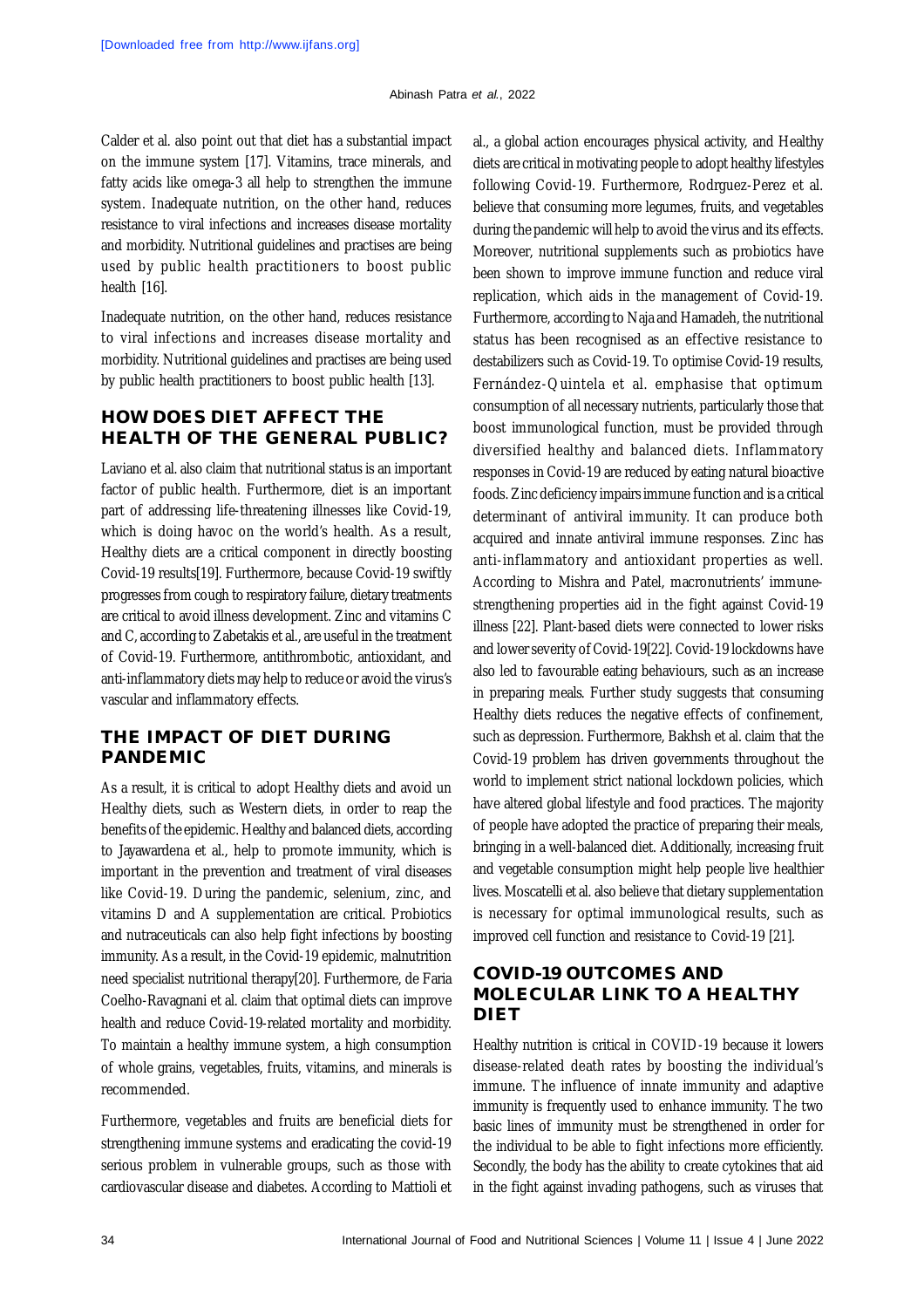may infect the individual's body. The processes that underpin the molecular basis for an HD's participation in the avoidance of negative COVID outcomes are therefore revealed. As a result, good eating habits have played an essential role in improving illness outcomes. The existence of a concurrent epidemiologic association has been demonstrated by a number of epidemiologic studies that have convincingly demonstrated a link between healthy eating and lower death rates [33]. According to studies, patients who consume a nutritious diet have a much lower chance of death. In that population, the case fatality rate is usually lower than in the overall population. Immunity can be boosted through techniques such as vaccination, in addition to good eating habits. Vaccination is primarily used to strengthen an individual's immunity by improving the body's defensive capabilities.

# **CONCLUSION**

Finally, a well-balanced diet can help you stay healthy. Strong immunity defends the body against viruses and other germs. The immune system's ability to withstand illnesses is harmed by poor diet. Minerals and vitamins are necessary supplements that the body need in little amounts in order to function optimally. In order to defeat Covid-19, a healthy diet is essential.

# **REFERENCE**

- 1. Galanakis, Charis M. (2020). The food systems in the era of the coronavirus (COVID-19] pandemic crisis. *Foods,* 9.4, 523. <https://doi.org/10.3390/foods9040523>
- 2. Naja, F. and Hamadeh, R. (2020). Nutrition amid the COVID-19 pandemic: a multi-level framework for action. *Eur J Clin Nutr.* 74, 1117-1121.<https://doi.org/10.1038/> s41430-020-0634-3
- 3. Ribeiro, K. D. D. S., Garcia, L. R. S., Dametto, J. F. D. S., Assunção, D. G. F. and Maciel, B. L. L. (2020). COVID-19 and Nutrition: The Need for Initiatives to Promote Healthy Eating and Prevent Obesity in Childhood. *Childhood Obesity*, 16, 235-237. <https://doi.org/10.1089/> chi.2020.0121
- 4. Mentella, M. C., Scaldaferri, F., Gasbarrini, A. and Miggiano, G. A. D. (2021) The Role of Nutrition in the COVID-19 Pandemic. *Nutrients*, 13, Article No. 1093. <https://doi.org/10.3390/nu13041093>
- 5. Ferrara, F., De Rosa, F. and Vitiello, A. (2020). The Central Role of Clinical Nutrition in COVID-19 Patients during and after Hospitalization in the Intensive Care Unit. *SN Comprehensive Clinical Medicine*, 2, 1064-1068. <https://> doi.org/10.1007/s42399-020-00410-0
- 6. Di Renzo, L., Gualtieri, P., Pivari, F., Soldati, L., Attinà, A., Cinelli, G., Leggeri, C., Caparello, G., Barrea, L., Scerbo, F. and Esposito, E. (2020). Eating Habits and Lifestyle Changes during COVID-19 Lockdown: An Italian Survey. *Journal of Transla-tional Medicine*, 18, Article No. 229. https:/ /doi.org/10.1186/s12967-020-02399-5
- 7. Muscogiuri, G., Barrea, L., Savastano, S. and Colao, A. (2020). Nutritional Recommendations for CoVID-19 Quarantine. *European Journal of Clinical Nutrition*, 74, 850-851. <https://doi.org/10.1038/s41430-020-0635-2>
- 8. Calder, P. C., Carr, A. C., Gombart, A. F. and Eggersdorfer, M. (2020). Optimal Nutritional Status for a Well-Functioning Immune System Is Important in Protecting against Viral Infections. *Nutrients*, 12, Article No. 1181. <https://doi.org/10.3390/nu12041181>
- 9. Zabetakis, I., Lordan, R., Norton, C. and Tsoupras, A. (2020). COVID-19: The Inflammation Link and the Role of Nutrition in Potential Mitigation. *Nutrients*, 12, Article No. 1466. <https://doi.org/10.3390/nu12051466>
- 10. Laviano, A., Koverech, A. and Zanetti, M. (2020). Nutrition Support in the Time of SARS-CoV-2 (COVID-19). *Nutrition*, 74, Article ID: 110834. <https://doi.org/> 10.1016/j.nut.2020.110834
- 11. Fernández-Quintela, A., Milton-Laskibar, I., Trepiana, J., Gómez-Zorita, S., Kajarabille, N., Léniz, A., González, M. and Portillo, M. P. (2020). Key Aspects in Nutritional Management of COVID-19 Patients. *Journal of Clinical Medicine*, 9, Article No. 2589. <https://doi.org/10.3390/> jcm9082589
- 12. Mossink, J. P. (2020). Zinc as Nutritional Intervention and Prevention Measure for COVID-19 Disease. *BMJ Nutrition*, Prevention & Health, 3, Article No. 111. https:/ /doi.org/10.1136/bmjnph-2020-000095
- 13. Mishra, S. and Patel, M. (2020). Role of Nutrition on the Immune System during COVID-19 Pandemic. *Journal of Food Nutrition and Health*, 3, 1-6.
- 14. Merino, J., Joshi, A. D., Nguyen, L. H., Leeming, E. R., Mazidi, M., Drew, D. A., Gibson, R., Graham, M. S., Lo, C. H., Capdevila, J. and Murray, B. (2021). Diet Quality and Risk and Severity of COVID-19: A Prospective Cohort Study. *Gut*, 70, 2096-2104. <https://doi.org/> 10.1136/gutjnl-2021-325353
- 15. Bennett, G., Young, E., Butler, I. and Coe, S. (2021). The Impact of Lockdown during the COVID-19 Outbreak on Dietary Habits in Various Population Groups: A Scoping Review. *Frontiers in Nutrition*, 8, Article ID: 626432. <https://doi.org/10.3389/fnut.2021.626432>